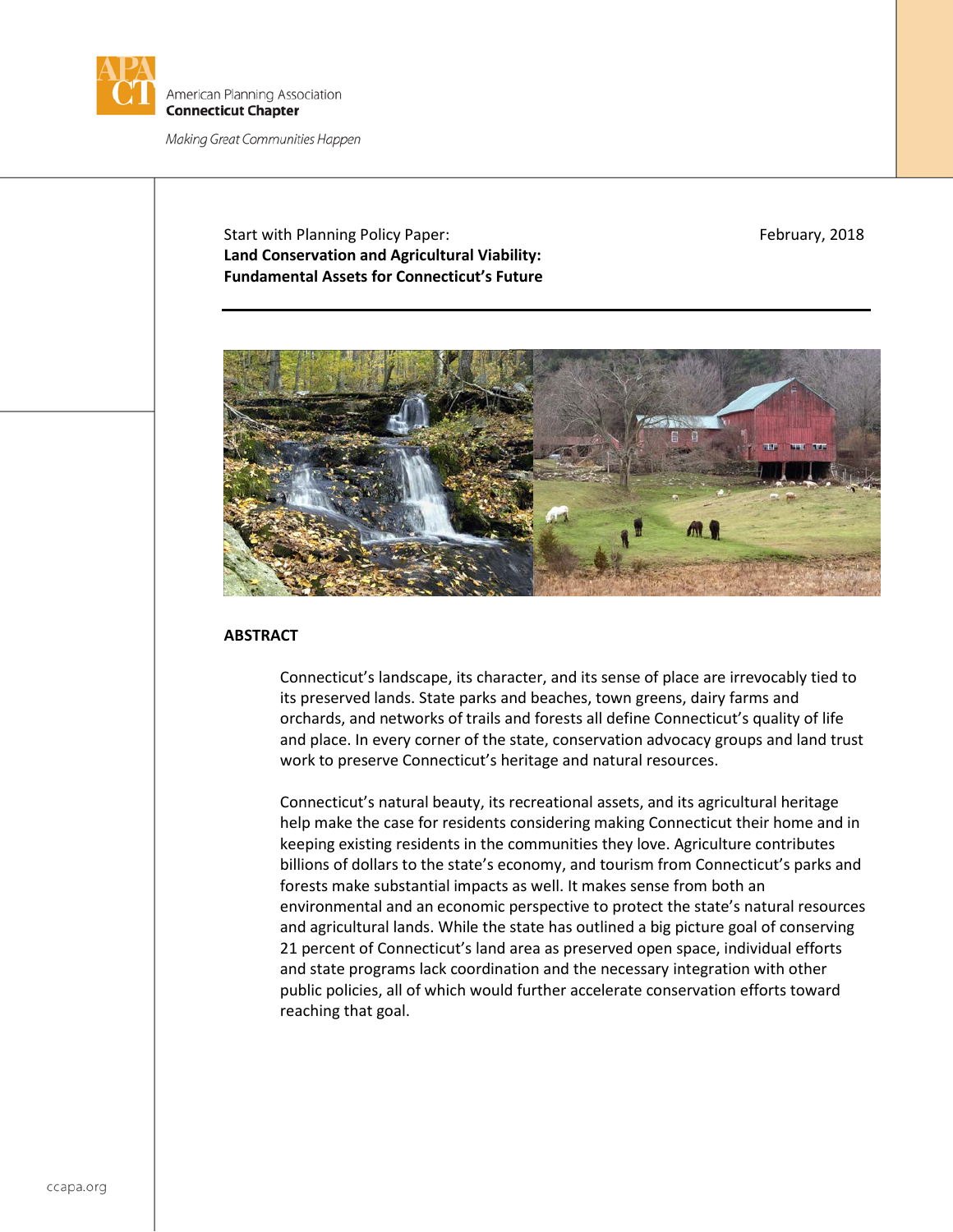

### **PLANNING CONTEXT**

The State of Connecticut has established targets for open space and farmland preservation in two separate policies, set in 1997 and 1978, respectively. The Green Plan, Connecticut's official land conservation plan, states that "Land conserved by towns and cities, the state, land trusts and other nonprofit organizations and water utilities shall constitute 21 percent of Connecticut's land area." Of this, 10% is to be protected/owned by the state (see chart below from the Council on Environmental Quality's "Environmental Quality in Connecticut" report, published April 19, 2017) and the remaining 11% would be all other entities (federal, local, nonprofit, utility, etc). Similarly, the state established a goal of preserving 130,000 acres of farmland several decades ago. Recent analysis from the Council on Environmental Quality (CEQ) indicates that neither goal will be reached by the target date of 2023 with current rates of preservation. In fact, no one knows exactly how much land has been preserved, because no state agency or organization has developed a consistent definition and assembled a database of preserved lands.



Land is currently preserved under numerous mechanisms. At the state level, the Department of Energy and Environmental Protection's (DEEP) Open Space & Watershed Land Acquisition Fund and the Department of Agriculture's (DoAg) Farmland Preservation Program are both supported by bond funds and revenue from the Community Investment Act, which uses fees

collected as part of land use filings to invest in preserving open space and historic resources and to support the development of affordable housing. Farmland protection funds are often leveraged by federal USDA easement funds and municipal investments. At a local level, land is protected through municipal budgets or sinking funds, bond funds, private donations, or as a required component of land development permits. Lands can be protected from development by outright sale to a government entity or non-profit organization or via legal restrictions attached to property deeds.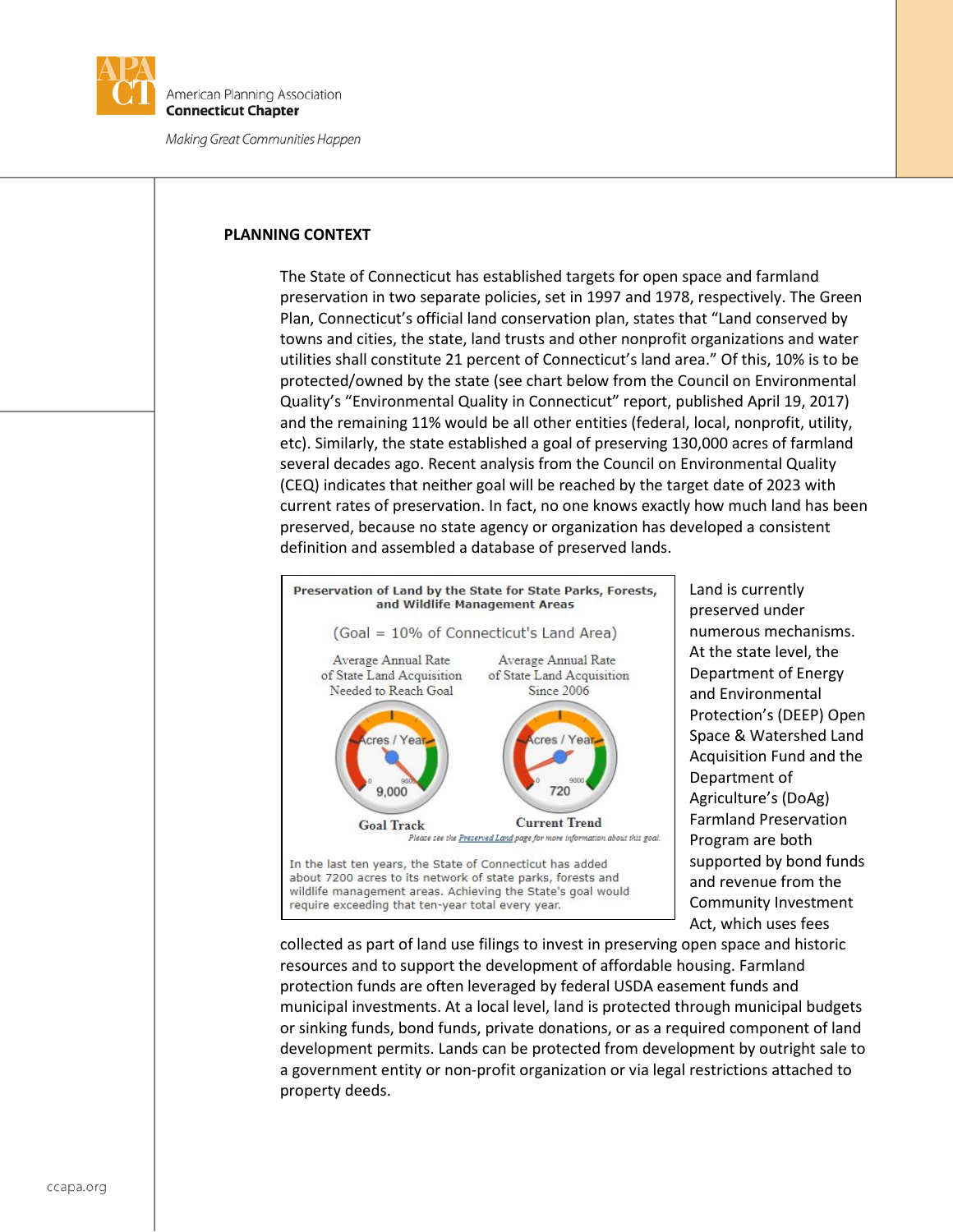

Now is an ideal time to both support open space conservation and the agricultural economy as there are now over 6,000 farms in Connecticut; this 22% increase between 2007-2015 was the highest in New England during that period according to the Connecticut Department of Agriculture.

## **POLICY DISCUSSION**

With significant effort and fundamental 'basics' in place, CCAPA sees a pathway through coordination and integration efforts which can accelerate our pace of conservation.



#### **Our primary recommendation** to

advance conservation in Connecticut is for the state (Executive Branch) take the strong lead in the coordination of preservation efforts. Currently, preservation is undertaken by hundreds of entities: numerous state agencies, including Departments of Agriculture, Energy &

Environmental Protection, Corrections, and OPM; numerous federal agencies including USDA and the EPA; national groups such as the Audubon Society, the Nature Conservancy or the Trust for Public Lands; over 120 independent Land Trusts; and the Conservation Commissions, Parks & Recreation Commissions, and Planning & Zoning Commissions of our 169 municipalities. Depending on how one defines "open space," we could also include in this list water utilities, fish & game clubs, country clubs, and cemetery associations.

Having so many organizations working actively to preserve and protect Connecticut's land is truly extraordinary, and underscores the dedication of the people of Connecticut to maintaining our environment and high quality of life. The combined successes of these efforts tell a truly important story about our values, and this should be celebrated at the highest levels. The fact that this effort is so decentralized, however, can lead to significant gaps in coordination, crossorganization information sharing, and impeded the coordinated, larger-scale planning that has a significant impact on habitat and landscape preservation. In southeastern Connecticut, the Connecticut Land Conservation Council is assisting local land trusts to assemble data that will enable the development of a large-scale conservation plan that promotes contiguous and connected forested areas that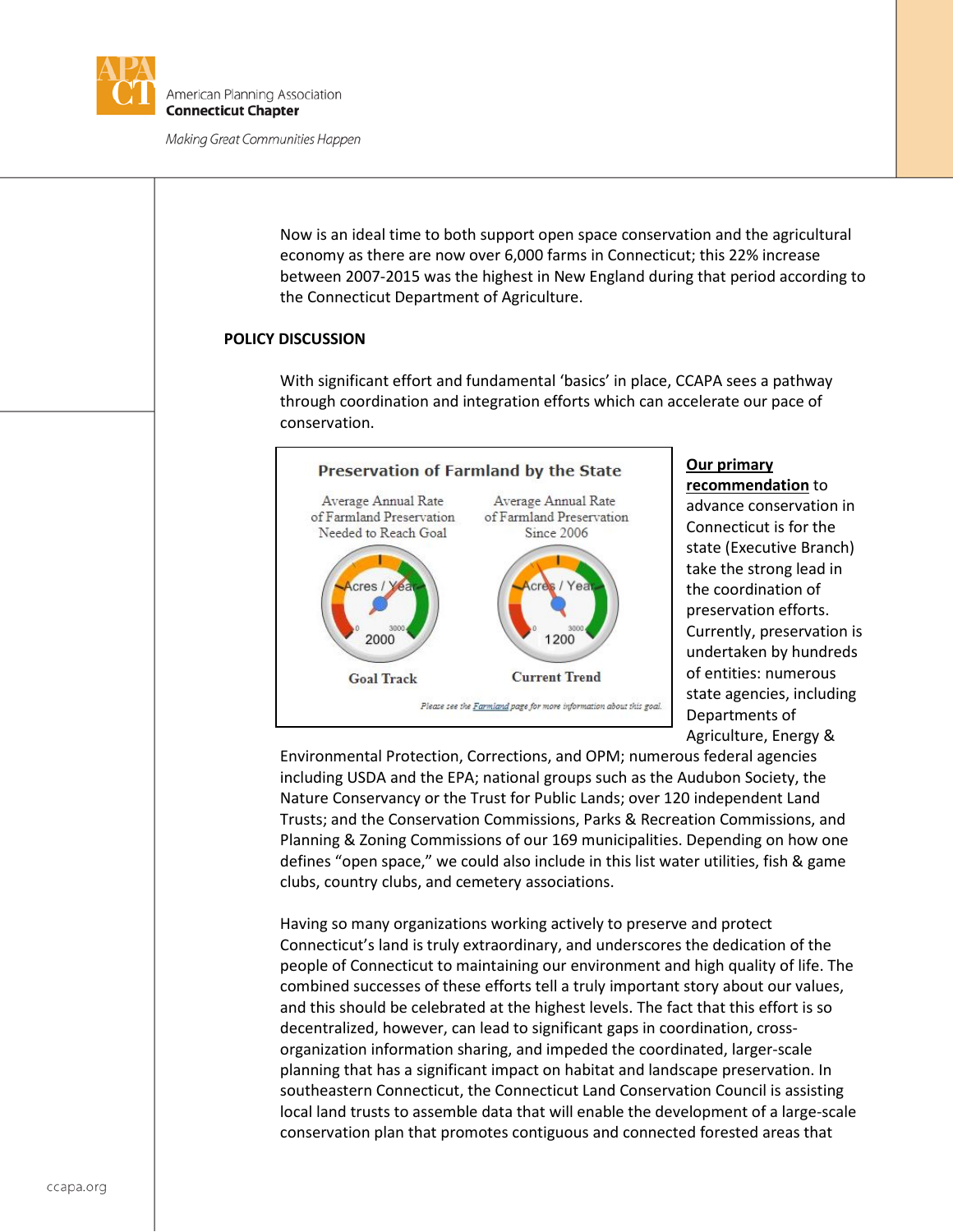

allow species to migrate, interbreed, and shift their ranges in response to changes in the environment.

While the legislature passed a law in 2014 that directed DEEP to create a public registry of conservation lands (CGS §23-8(e)), this project has shown little progress. This appears to be a problem of capacity and priority. It is incumbent on the state to establish a standard definition of conservation land, codify a set of mapping standards, and undertake the town-by-town data gathering to establish a baseline. This will not only be able provide the best answer to the question "How much of Connecticut has actually been preserved?," but will facilitate all manner of proactive planning efforts, allowing for cross-municipal and cross-agency coordination for identification and prioritization of future preservation projects.

Many of the Councils of Government have already developed unified parcel-based mapping for their constituent communities. Similarly, UConn (via CLEAR and CTEco entities within the University Extension System) have developed very good statewide base data. The state is not so large that a relatively inexpensive  $(53.0 - 5.0)$ million), short-term effort would not be able to establish such a baseline. Following that, the task of maintaining the database could be shared between UConn (via CTEco or CLEAR) and the Councils of Government. The state's ability and willingness to take a strong lead in conservation efforts will also encourage partnerships across other organizations and result in the leveraging of funding, accelerating the rate of land preservation.

**A secondary, but equally important recommendation** is to maintain (and increase where possible) current land protection programs. The programs funded through the Community Investment Act, including municipal open space acquisition, purchase of development rights on private farmland, and promotion of farmland viability are critical to ongoing conservation efforts and help leverage significant municipal and private-sector cost-share. The new Passport to Parks program also establishes a dedicated funding stream to maintain state parks and forests. Additionally, the Bond Commission has shown regular willingness to invest the state's bond funds in permanent protection of its lands.

Similarly, the purchase of development rights on private farmland is a mechanism to help 'gap finance' and the "CT-grown" economy and at the same time support the overall effort to conserve open space and the rural heritage of many communities.

All of these programs and investments should be protected and continued from proposed rescissions, budget cuts, or fund re-allocations. This ongoing programmatic support should also seek to allocate sufficient resources to the stewardship of existing and proposed land holdings. Maintenance of our parks, forests, and agricultural easements are undoubtedly as important as the original acquisition and should be a critical feature of our programs, not an afterthought.